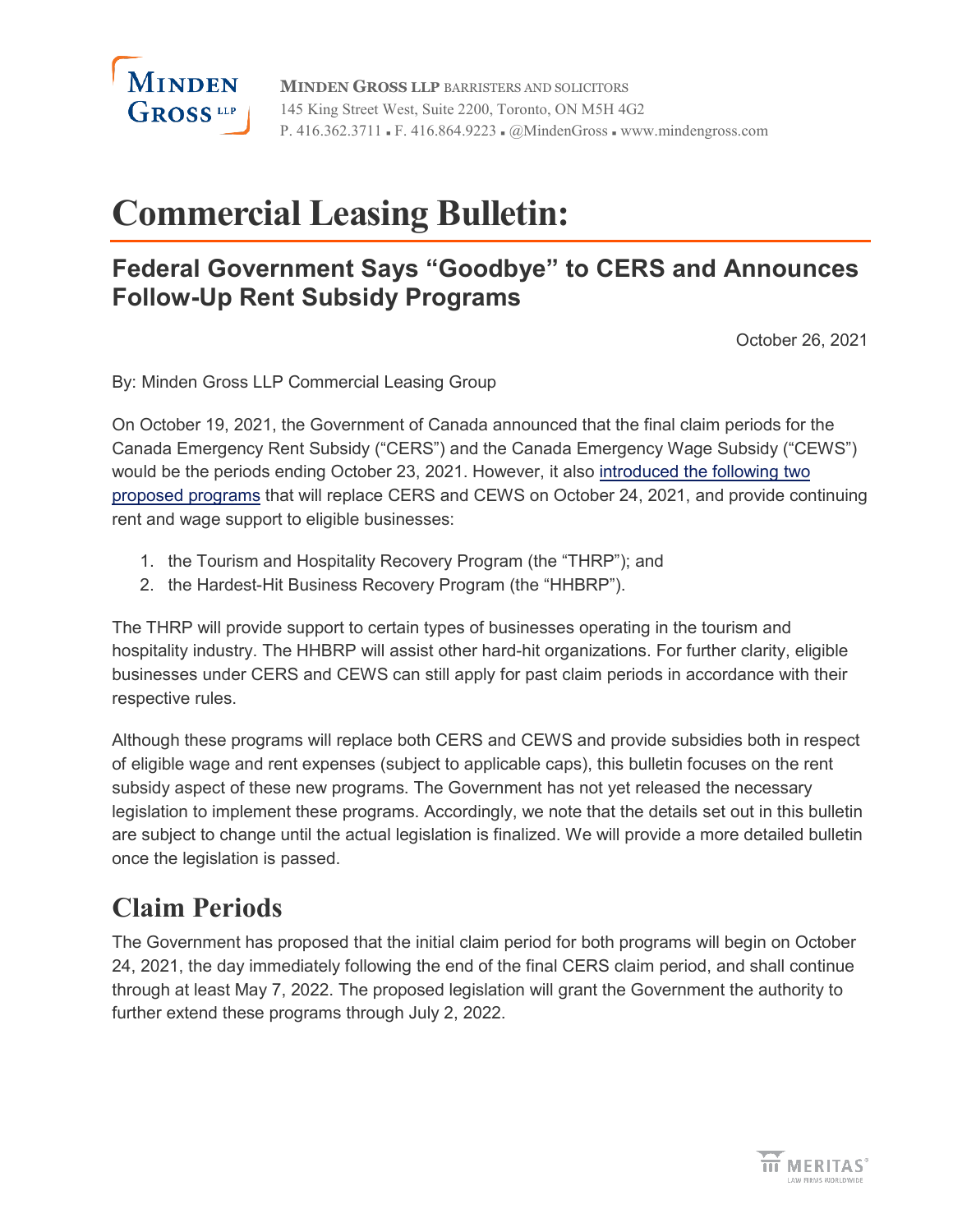

# **Eligibility for the THRP**

The THRP will provide support to organizations in selected sectors of the tourism and hospitality industry that have been deeply affected by the pandemic and continue to struggle financially. Eligible organizations may include, *but are not limited to*: hotels, restaurants, bars, festivals, travel agencies, tour operators, convention centres, and convention and trade show organizers. We expect that the necessary legislation will further clarify the types of businesses that will be eligible for this program.

To qualify for the THRP for a given claim period, an eligible business must also satisfy the following eligibility criteria:

- a. Have experienced a current-month revenue loss of at least 40% from pre-pandemic levels. The existing rules under CERS would continue to apply for this calculation.
- b. Have experienced an average revenue loss of at least 40% over the 12-month period from March 2020 to February 2021, [1](#page-1-0) excluding from this calculation any periods in which the eligible business was not carrying on its ordinary operations for reasons other than a public health restriction.

Accordingly, in contrast to CERS, only certain business types will be eligible for the THRP. Those businesses must surpass a much more stringent eligibility threshold to qualify for base subsidies under the THRP.

# **Eligibility for the HHBRP**

Businesses that are not eligible for the THRP may be eligible to receive support under the HHBRP for a given claim period if they satisfy the following criteria:

- a. Have experienced a current month revenue loss of at least 50% from pre-pandemic levels. The existing rules under CERS would continue to apply to calculate the current-month revenue loss.
- b. Have experienced an average revenue loss of at least 50% over the 12-month period from March [2](#page-1-1)020 to February 2021, $^2$  excluding from this calculation any periods in which the eligible business was not carrying on its ordinary operations for reasons other than a public health restriction.

<span id="page-1-0"></span> <sup>1</sup> Please note the announcement also states that the 12-month average revenue loss should be calculated based on the first 13 claim periods for CEWS, which appears to correspond to a slightly different period than from March 2020 to February 2021. We expect this to be clarified when further details are made available.

<span id="page-1-1"></span><sup>&</sup>lt;sup>2</sup> See above note on calculating the 12-month average revenue loss for the THRP, which similarly applies to the HHBRP.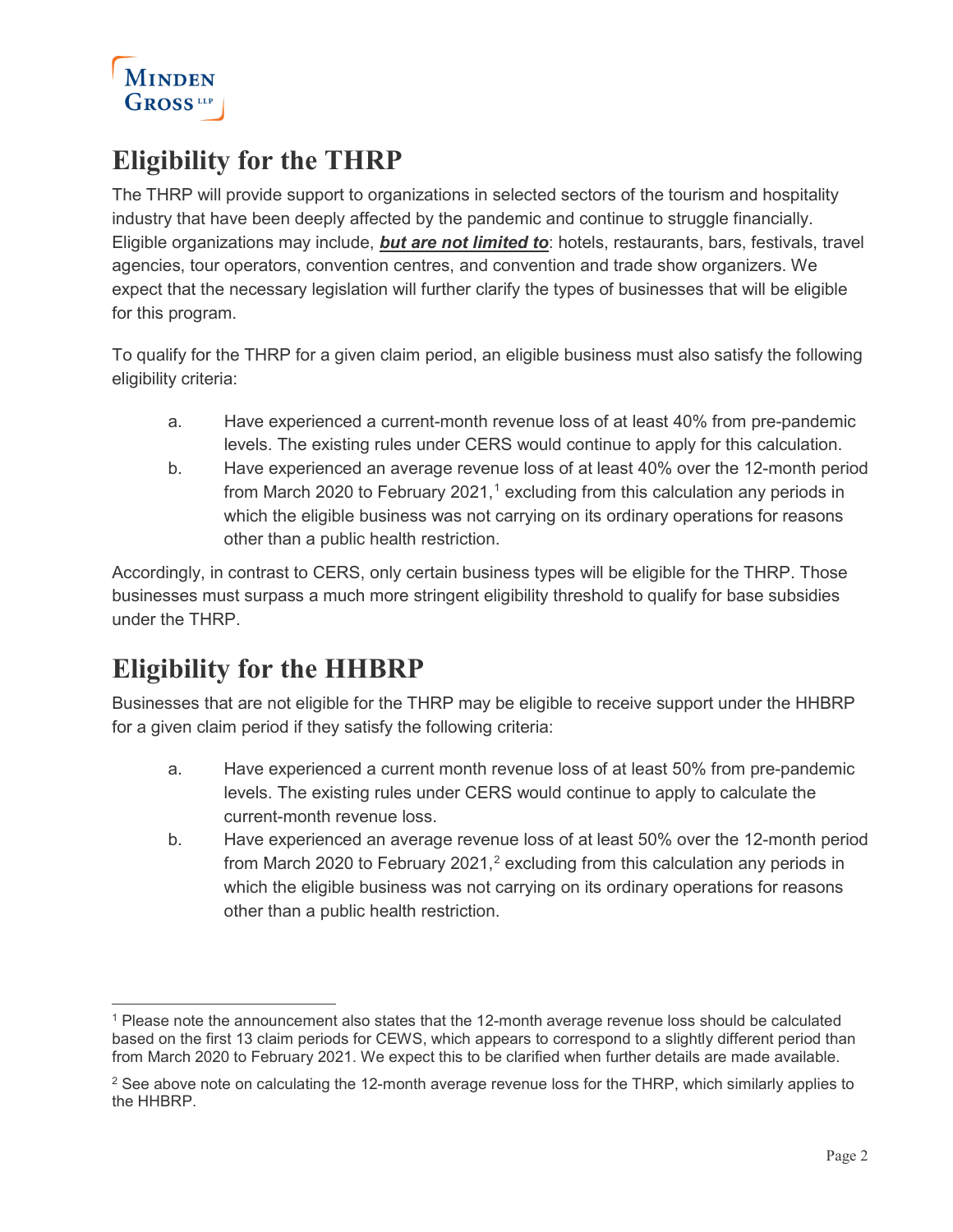

Note that the threshold to qualify for the HHBRP is higher than the THRP in that both the minimum current-month revenue loss and the minimum 12-month average revenue loss for the HHBRP are required to be at least 50%, in comparison to the 40% benchmarks for eligibility under the THRP.

# **Base Subsidy Percentages**

Similar to CERS, both programs provide a base subsidy in an amount equal to a certain percentage of eligible rent paid or payable by the eligible business (subject to applicable caps). During the period from October 23, 2021, through to March 12, 2022 (corresponding to the first five claim periods under the THRP), the THRP base subsidy percentage will be equal to the applicant's revenue loss percentage for the relevant claim period up to a maximum base subsidy percentage of 75%.

For the HHBRP, during this same period, the base subsidy percentage will be between 10% and 50% for each claim period, determined on a straight-line basis subject to the formula included in the table below, based on the revenue loss experienced.

For both programs, during the period from March 13, 2022, to May 7, 2022, the base subsidy percentages will be halved as compared to the initial base subsidy percentages. See the below tables setting out the framework for determining base subsidy percentages under the two new programs.

| <b>Revenue Loss ("RL")</b> | <b>Base Subsidy</b><br>(October 24, 2021-<br>March 12, 2022)                                          | <b>Base Subsidy</b><br>(March 13, 2022-<br>May 7, 2022)                                                           |
|----------------------------|-------------------------------------------------------------------------------------------------------|-------------------------------------------------------------------------------------------------------------------|
| 75% and over               | 75%                                                                                                   | 37.5%                                                                                                             |
| 40-74%                     | Same as RL %<br>Example: A business with a<br>RL of 50% will have a base<br>subsidy percentage of 50% | $\frac{1}{2}$ of RL $\%$<br>Example: A business with a<br>RL of 50% will have a base<br>subsidy percentage of 25% |
| $0 - 39%$                  | Ineligible                                                                                            | Ineligible                                                                                                        |

### **THRP Base Subsidy Percentages**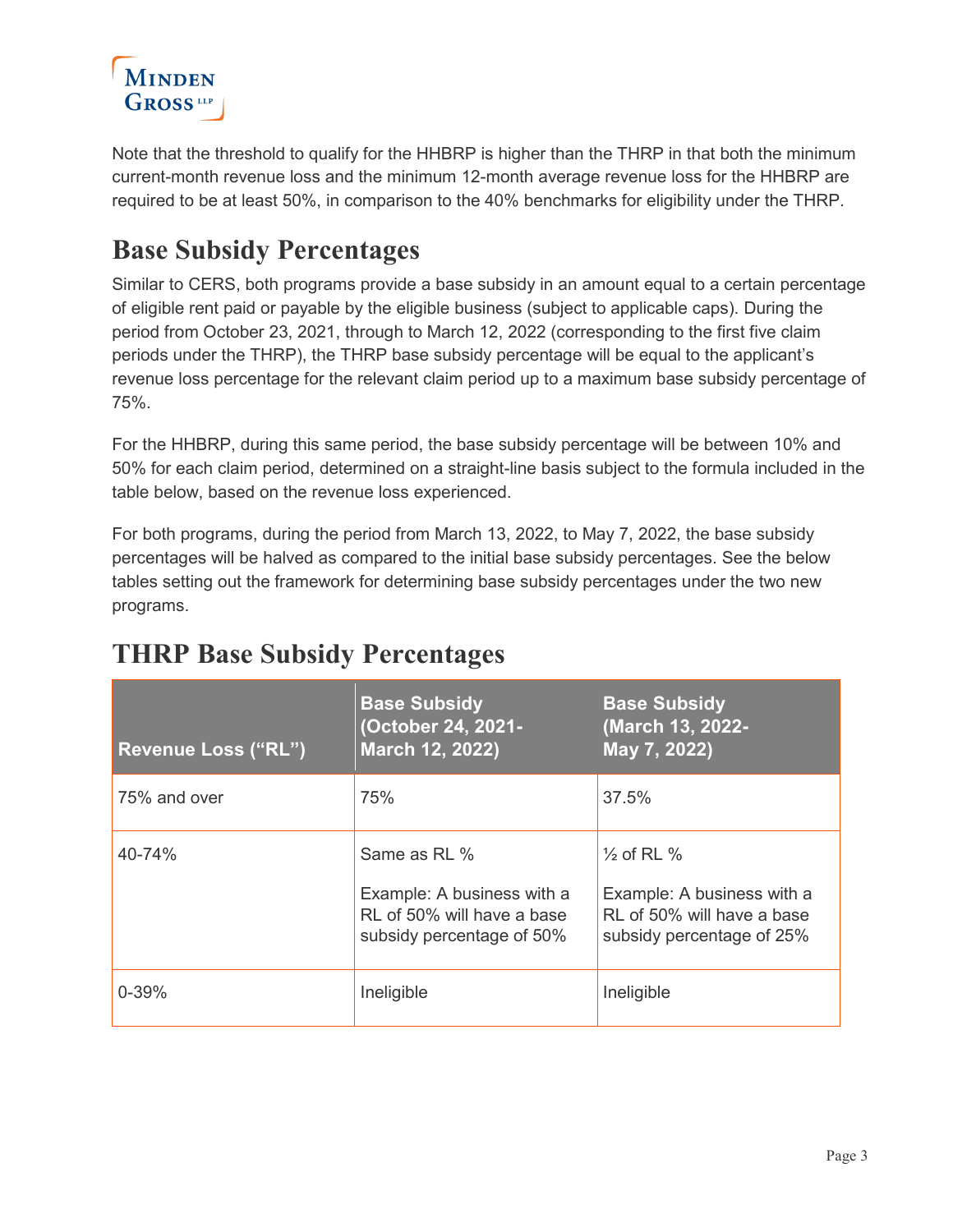### **MINDEN** GROSS LLP

#### **HHBRP Base Subsidy Percentages**

| Revenue Loss ("RL") | <b>Base Subsidy</b><br>(October 24, 2021-<br>March 12, 2022)                                                                                                                                                                                | <b>Base Subsidy</b><br>(March 13, 2022-<br>May 7, 2022)                                                                                                                                                                                   |
|---------------------|---------------------------------------------------------------------------------------------------------------------------------------------------------------------------------------------------------------------------------------------|-------------------------------------------------------------------------------------------------------------------------------------------------------------------------------------------------------------------------------------------|
| 75% and over        | 50%                                                                                                                                                                                                                                         | 25%                                                                                                                                                                                                                                       |
| 50-74%              | $10\% + ((RL - 50\%) \times 1.6)$<br>Example - A business with a<br>RL of 60% will be eligible for a<br>base subsidy percentage of<br>26%:<br>$10\% + ((60\% - 50\%) \times 1.6) =$<br>$10\% + (10\% \times 1.6) =$<br>$10\% + 16\% = 26\%$ | $5\% + ((RL - 50\%) \times 0.8)$<br>Example - A business with a<br>RL of 60% will be eligible for a<br>base subsidy percentage of<br>$13%$ :<br>$5\% + ((60\% - 50\%) \times 0.8) =$<br>$5\% + (10\% \times 0.8) =$<br>$5\% + 8\% = 13\%$ |
| $0 - 49%$           | Ineligible                                                                                                                                                                                                                                  | Ineligible                                                                                                                                                                                                                                |

# **Lockdown Support**

In addition to the base subsidies described above, for both the THRP and HHBRP, lockdown support will continue to be available in accordance with the existing CERS program rules. In other words, eligible businesses can receive up to an additional 25% subsidy during the period of public health restrictions considered a lockdown under the existing CERS program rules.

Furthermore, businesses that are not eligible for THRP or HHBRP would be entitled to modified lockdown support. These businesses would not have to establish a 12-month revenue decline, but would only have to establish a current-month decline of 40% or more. It appears the amount of this lockdown support for parties not eligible for THRP or HHBRP would be equal to the base subsidy under the THRP (e.g., a subsidy percentage equal to the revenue loss of at least 40%, but not to exceed 75%, which percentage would be halved in the last two claim periods of the program). The scope of this lockdown support should be clarified once the legislation is passed.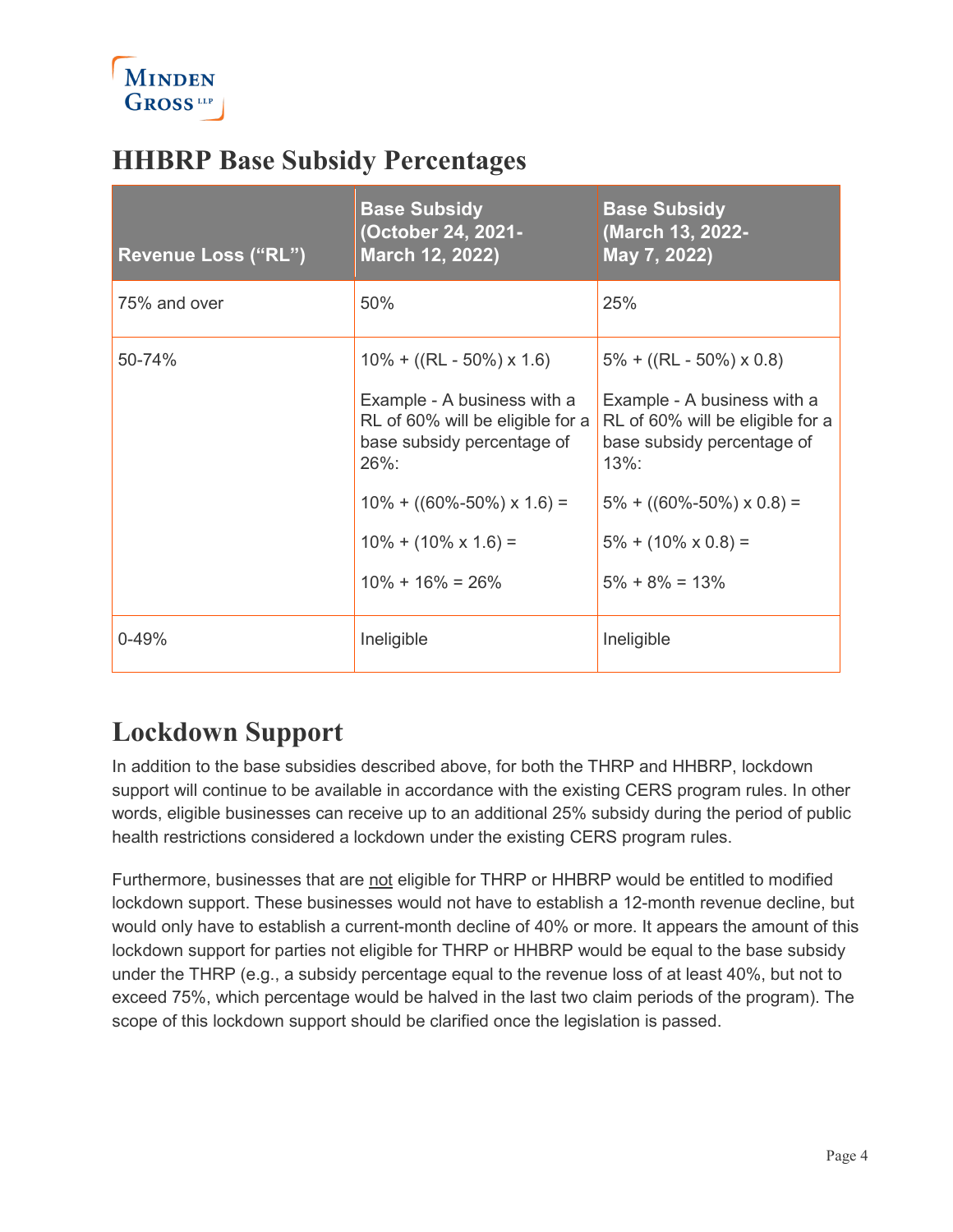

#### **Aggregate Cap on Monthly Subsidies**

As those following CERS closely will recall, the base subsidy actually available to many tenants for a given claim period was far less than what may be assumed from a review of the base subsidy percentages tables. This is because the available subsidy was provided pursuant to a monthly cap on eligible expenses. Under CERS, there were monthly caps of \$75,000 per location and \$300,000 in aggregate across all locations of related entities.

A major change introduced under the new rent subsidy programs is **an increase of the aggregate monthly cap from \$300,000 to \$1,000,000**. It appears that the monthly cap per location will remain unchanged, but we will not be sure until the proposed legislation has been released. The increase in the aggregate cap will be welcome news to large chains that were prevented from benefitting to the same degree as smaller businesses under CERS.

### **Impact on Ontario's Eviction Moratorium**

Please note that even though there will be no more CERS claim periods after October 23, 2021, the existing commercial eviction moratorium in Ontario is still in effect. Moreover, given the eviction moratorium provides 12 weeks protection to tenants from their most recent approval for a specific CERS claim period, and the last possible date to apply for the final CERS claim period is April 21, 2022, there may still be tenants eligible for the moratorium until its stated expiry. As of the date of this bulletin, it is unclear whether the Government of Ontario intends to modify the scope of the moratorium further to address these newly announced programs.

We will continue to provide updates on THRP and HHBRP, as well as commercial leasing topics of interest. If you have any questions or would like to obtain legal advice on any leasing issues or litigation, please contact any lawyer in our Commercial Leasing Group.

#### **Commercial Leasing Group**

**[Stephen Posen](https://www.mindengross.com/our-people/details/stephen-posen)** Chair, Commercial Leasing Group e: [sposen@mindengross.com](mailto:sposen@mindengross.com) p: (416) 369-4103

**Ian Cantor** Partner, Litigation Group e: [icantor@mindengross.com](mailto:icantor@mindengross.com) p: (416) 369-4314

**[Christina Kobi](https://www.mindengross.com/our-people/details/christina-kobi)** Partner, Commercial Leasing Group e: [ckobi@mindengross.com](mailto:ckobi@mindengross.com) p: (416) 369-4154

**Catherine Francis** Partner, Litigation Group e: [cfrancis@mindengross.com](mailto:%20cfrancis@mindengross.com) p: (416) 369-4137

**[Michael Horowitz](https://www.mindengross.com/our-people/details/michael-horowitz)** Partner, Commercial Leasing Group e: [mhorowitz@mindengross.com](mailto:mhorowitz@mindengross.com) p: (416) 369-4121

**[Boris Zayachkowski](https://www.mindengross.com/our-people/details/boris-zayachkowski)** Partner, Commercial Leasing Group e: [bzayachkowski@mindengross.com](mailto:bzayachkowski@mindengross.com) p: (416) 369-4117